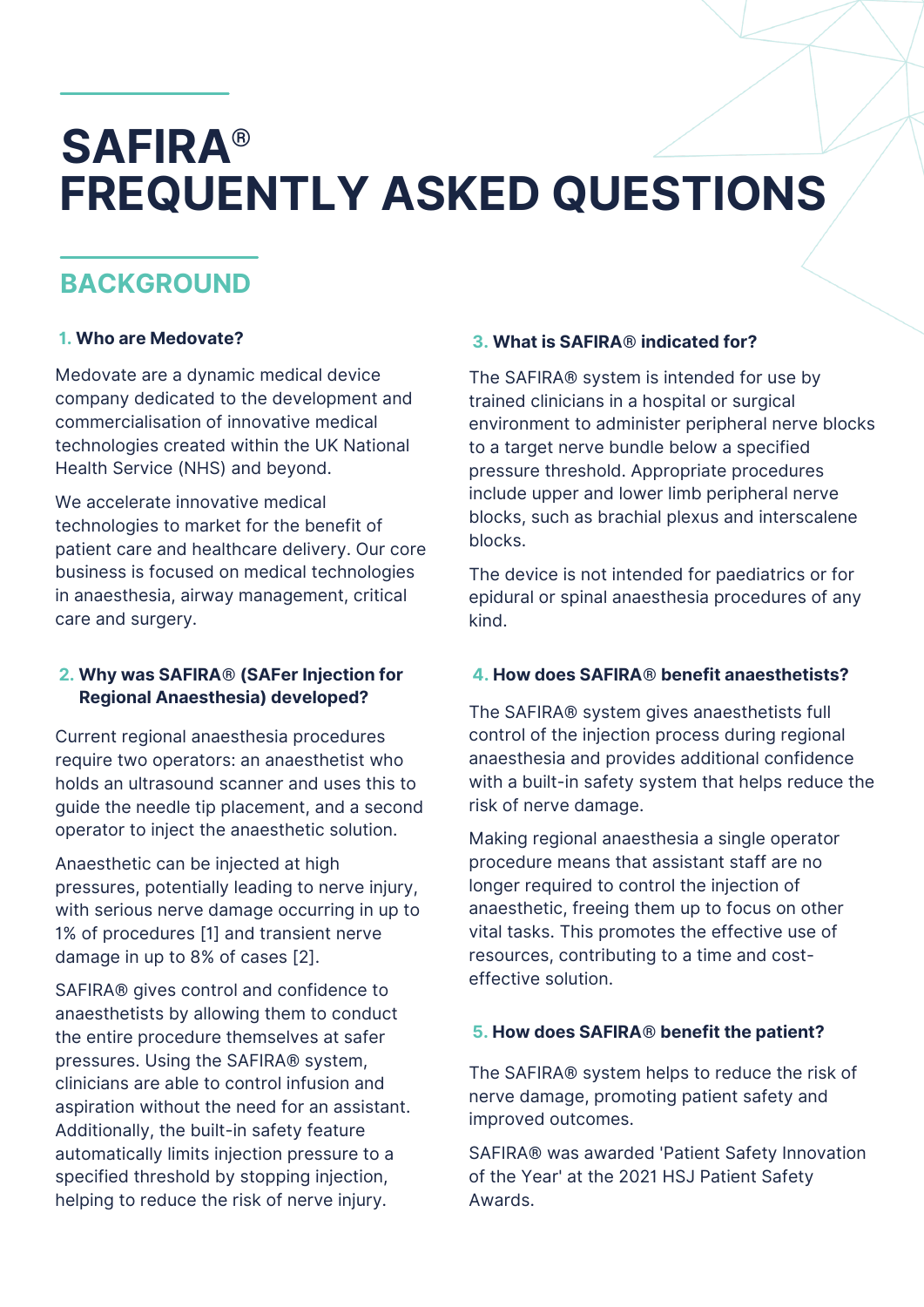# **USING THE SAFIRA SYSTEM ®**

#### **'6. How do you use SAFIRA®?**

The SAFIRA® system was developed with clinicians for clinicians. As a result, the device fits into existing practice and is intuitive to use, without requiring extensive training.

During a regional anaesthesia procedure, the SAFIRA® system enables clinicians to independently control all aspects of injection. Using either a foot pedal or palm operator clinicians control infusion and aspiration themselves. The SAFIRA® driver is designed to deliver local anaesthetic at a controlled rate of 0.5ml/second. A built-in safety system automatically limits injection pressure to a specified threshold by automatically stopping injection.

For full instructions on how to use SAFIRA®, please refer to the 'Instructions for Use', available via the Medovate website.

#### **'7. What volumes of anaesthetic can be \_\_\_injected using SAFIRA®?**

The system holds a volume of 20ml and is suitable for both single and multi-shot nerve blocks. A second syringe can be used for additional volume if required.

#### **'9. How do you continue injection once it has \_\_\_been automatically stopped?**

SAFIRA® helps to reduce the risk of nerve injury through automatically limiting injection pressure to a specified threshold by stopping injection. A red flashing light on the SAFIRA® driver will indicate that infusion has been automatically stopped, prompting the clinician to make necessary checks and reposition the needle if required.

To reset the red flashing light indicating 'infusion stopped' on the SAFIRA driver, either aspirate until the light goes out or release the SAFIRA® syringe and re-click into place.

For further information please refer to the 'Instructions for Use', available via the Medovate website

#### **'10. What type of needles/extension tubing are compatible with SAFIRA®?**

The SAFIRA® system is able to be attached to standard sterile needles and extension tubing. The minimum size needle gauge approved for use is 22G. The maximum length of needle approved for use with this system is 120mm.

Further details of approved needle types can be found in the 'Instructions for Use', available via the Medovate website.

### **'11. Is SAFIRA® available with NRFit™ connectors?**

To support the changing needs of clinicians and promote improved patient safety, the SAFIRA® system is now available with both Luer and NRFit™ connector options.

#### **'12. Is SAFIRA® single-use or re-usable?**

The SAFIRA® driver, foot pedal and palm operator are all re-usable and designed to perform 200 standard blocks before replacement is required. All re-usable components should be cleaned before and after use in accordance with local infection prevention guidelines.

Both the Luer and NRFit™ SAFIRA® sterile syringes are single patient use and must be discarded in the same manner as standard sterile syringes using biohazard disposal procedures.